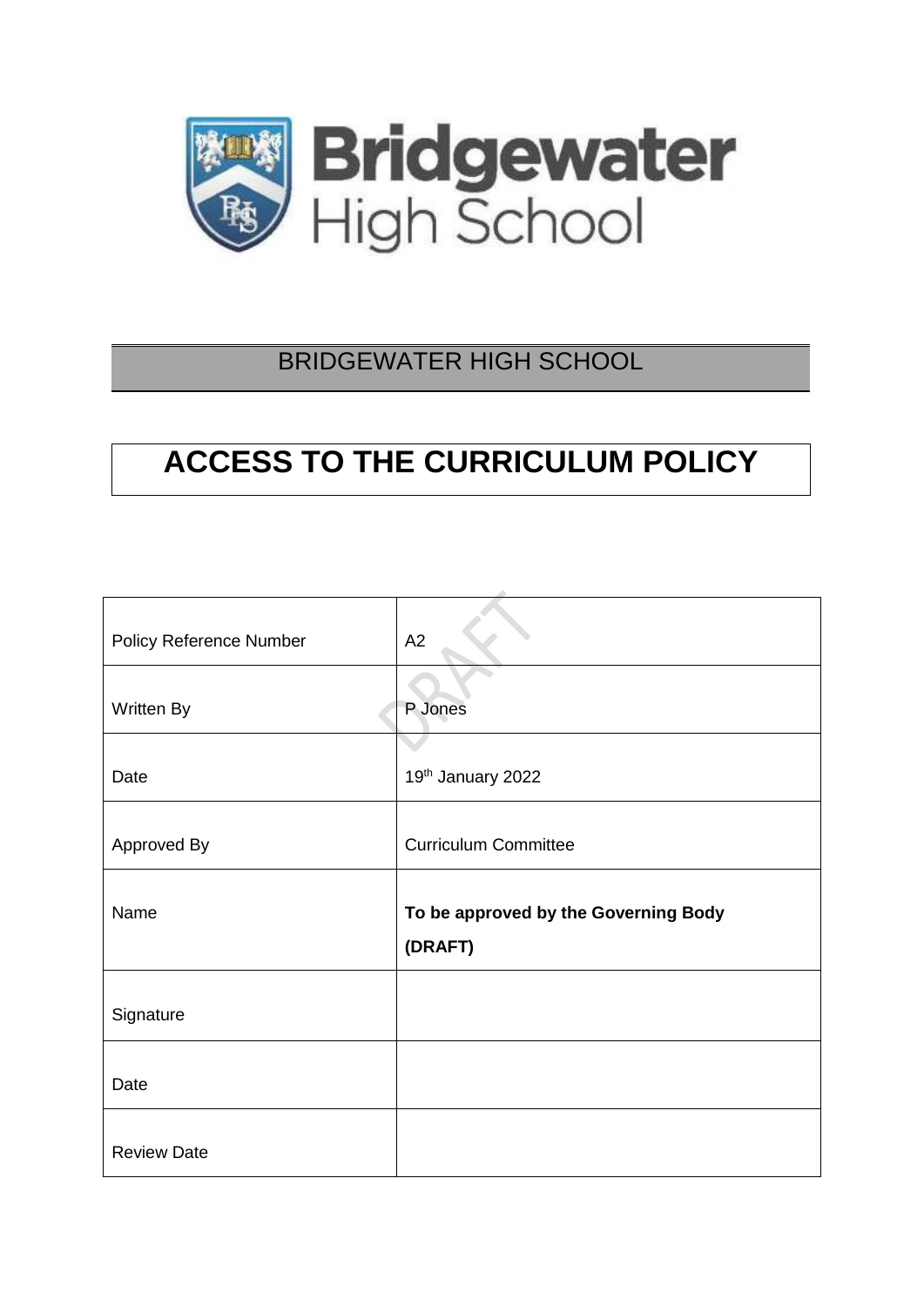| <b>BRIDGEWATER HIGH SCHOOL</b>                  |         |      |              |            |      |
|-------------------------------------------------|---------|------|--------------|------------|------|
| Policy Title<br><b>ACCESS TO THE CURRICULUM</b> |         |      |              |            |      |
| Written by:                                     | P Jones | Date | January 2022 | Policy ref | l A2 |

# **Bridgewater Curriculum Intent**

At Bridgewater we are committed to providing a curriculum that is broad, balanced, and challenging, which builds rich knowledge and develops skills which prepare students for their next steps in education, training and employment.

Bridgewater High students join the school with higher than average levels of attainment and the majority move onto A-Levels and University. Our curriculum is designed around making that route accessible for all, through strong Ebacc subject pathways, specific teaching of meta-cognition in all key stages and **bespoke pathways for those students who may be disadvantaged through social or SEND circumstances.** 

As an academic school that is inclusive of every pupil, the planned curriculum recognises the value that creative, practical and vocational learning brings to students character and personal development and aims to use this to complement traditional pathways.

The planned curriculum aims to develop students personally, through planned tutorial programmes and the taught curriculum. It intends to educate students to live safe, healthy and fulfilling lives, who have the confidence to make a positive contribution to society and become responsible citizens. (see Personal Development).

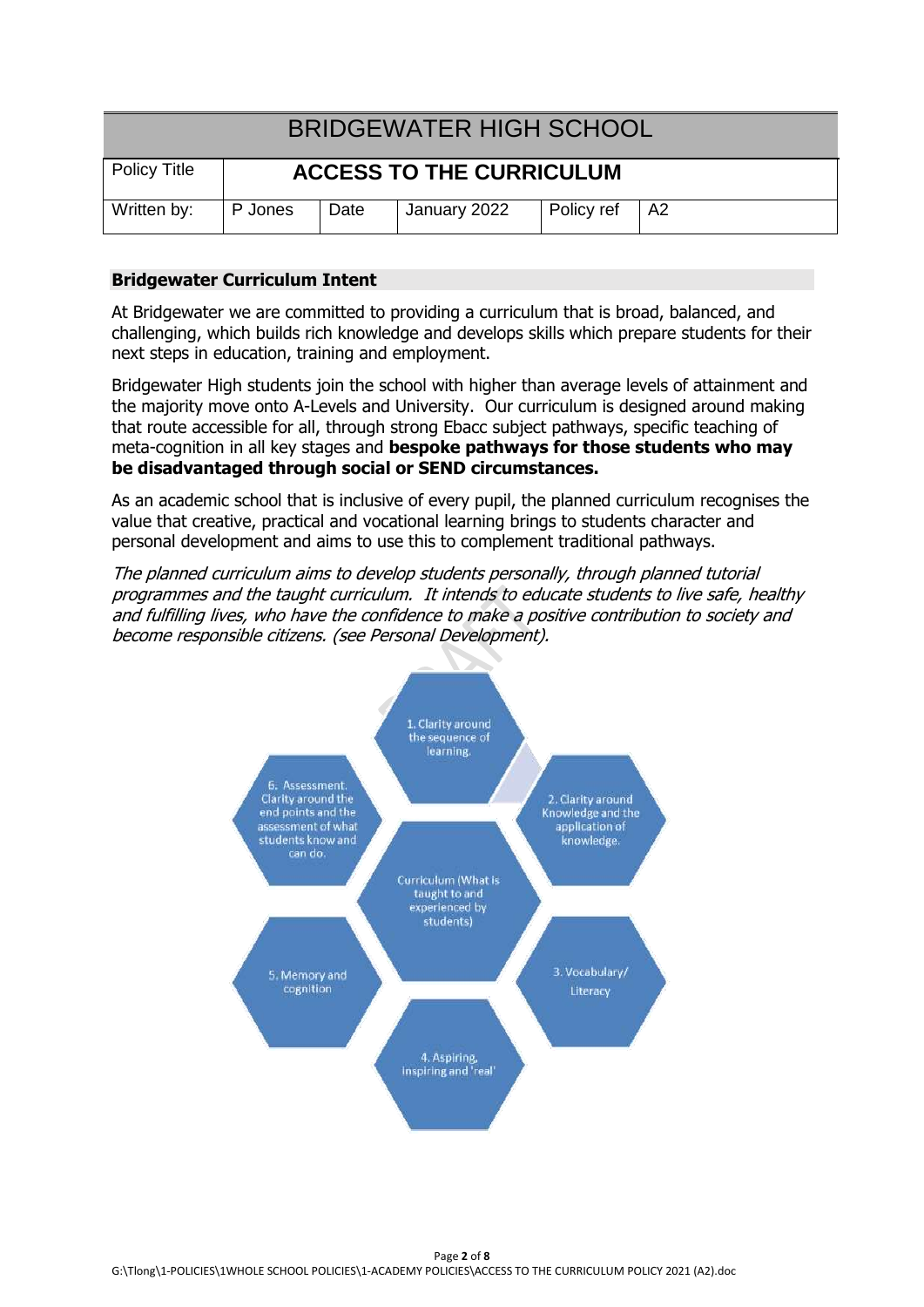To enable this to happen our curriculum in planned around the following **6 dimensions**:

- 1. Clarity around the sequence of learning over 5 years.
- 2. Clarity around the knowledge and the application of knowledge.
- 3. Vocab and literacy
- 4. Subject content which is Aspiring, Inspiring and 'Real World Learning'
- 5. Memory and Cognition.
- 6. Assessment. Clarity around the end points and the assessment of what students know and can do.

# **Pupil entitlement**

As a fully comprehensive,  $11 - 16$  school, we are committed to the principle that all students, regardless of ability, race, cultural background, health and well-being have a right to the highest quality of education we can provide. This means that we seek to ensure:

- breadth and balance for all;
- appropriate levels of expectation and genuine challenge;
- relevance, continuity and progression in learning;

by providing courses of study and teaching methods which are tailored to the wide range of needs, interests and aspirations of our students. It also means that many features of the curriculum are common to all students but also recognizes that some students require specialized alternative pathways to succeed.

# **Access**

The principle above presents us with a responsibility to find ways of ensuring that all students are engaged in their learning, motivated and enabled to succeed. The curriculum is designed to allow pupils to achieve their full potential. Teaching staff are expected to ensure that, wherever possible, students who are having difficulty or becoming demotivated are identified early and provided with appropriate support, encouragement, guidance and (if necessary) work, so that they might continue to participate at the most appropriate level for them

# **Expectations of staff**

Staff are expected actively to promote and seek to secure the curriculum aims (above) and, in particular to

- have high expectations of students;
- employ a variety of appropriate teaching and learning methods;
- ensure that, wherever possible, students are found means of access to the curriculum and given opportunities to succeed;
- deliver programmes of study which build upon students' previous experiences, providing progression and continuity in their education
- provide work which meets their students' needs and aspirations, which offers depth and challenge, and which motivates and inspires them;
- involve the learner in the process of learning, by discussing work, giving regular feedback through assessment and marking, negotiating targets and encouraging pupils to evaluate their own achievements;
- develop students' skills to become independent learners;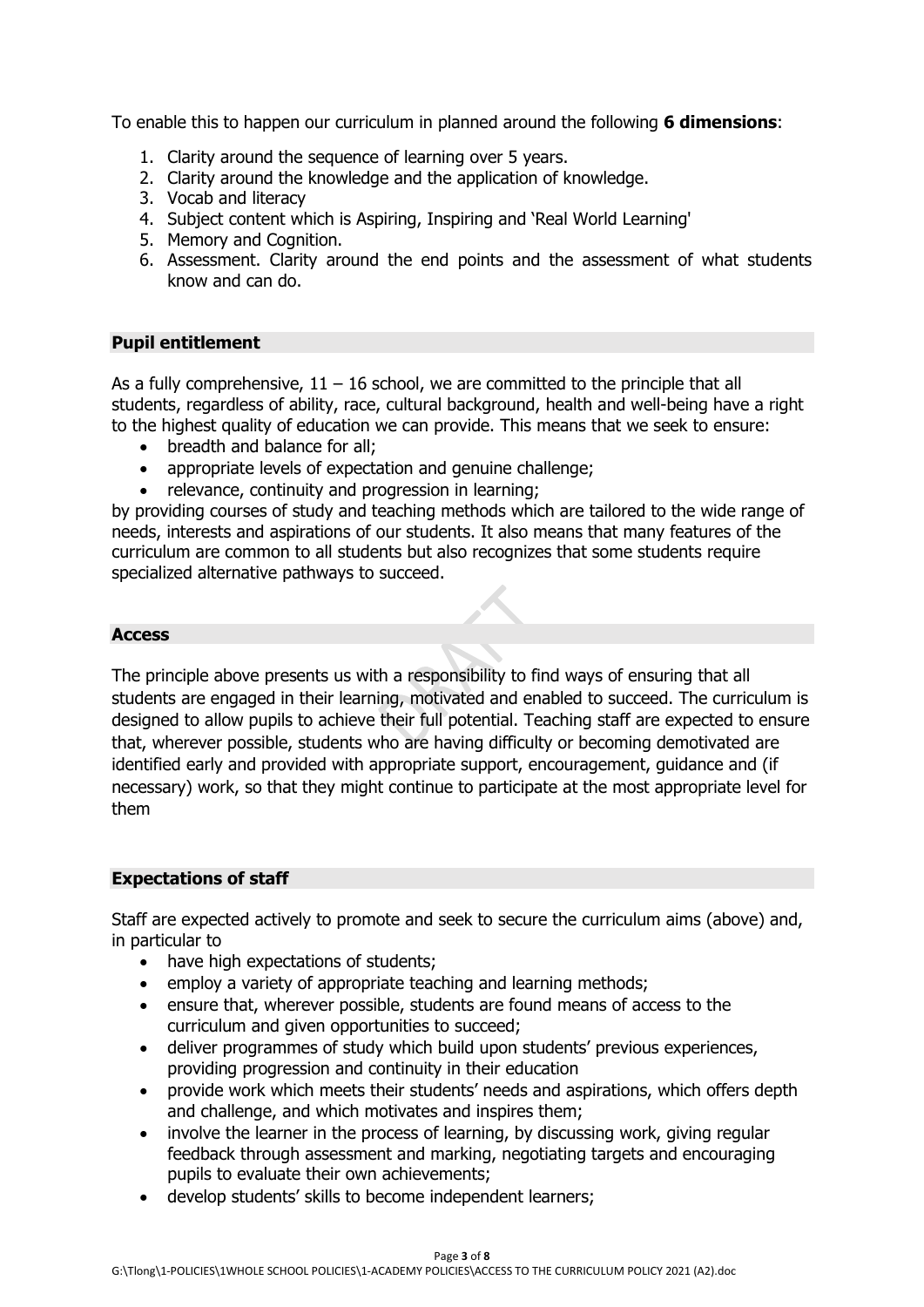- encourage, reward and value achievement and effort, both formally and informally, through praise in the learning environment;
- work in partnership with other staff, parents/carers and the wider community to achieve shared goals;
- keep parents/carers regularly and fully informed about the progress and achievements of their children
- provide opportunities for home-learning which meaningfully add value to pupil progress and understanding.

PRAY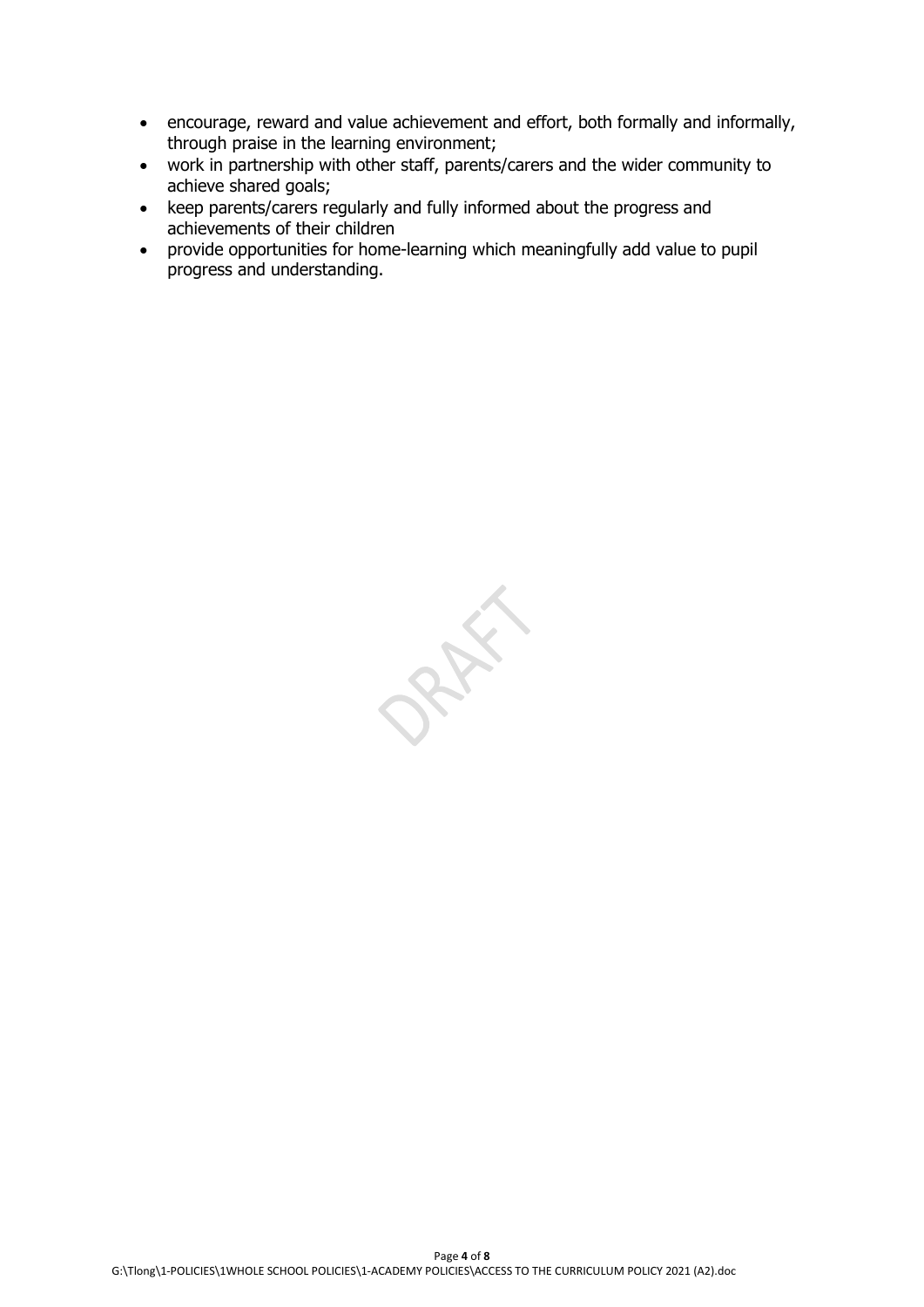# **Curriculum structure**

# **Quality Assurance of the Curriculum**

The quality of the curriculum is monitored through the school self-review process which includes line management, governor's review meetings, peer to peer review, lesson observations, work sampling and the Governor's Quality of the Curriculum subcommittee.

#### **The timetable**

The school operates a 25 period week. There are 5 periods per each of which lasts approximately one hour. In addition, all students spend 25 minutes in their Tutor Group for two days of the week where they follow the school's Personal Development Curriculum

# **Key Stage 3: Years 7, 8 and 9**

Pupils follow a curriculum comprising of; Art, Dance, Drama, English, Geography, History, It, Maths, French, Music, PE, Personal Development, RS, Science and Technology. In addition, we offer German to selected pupils. In Year 9, within the Arts, students have the opportunity to take the school's BEE Award. Through KS3 we aim for our Curriculum to :-

- deepen pupils' knowledge, understanding and skills across all subjects
- address pupils' gaps in knowledge, understanding and skills across all subjects
- develop a love of learning and metacognition skills
- build on high levels of literacy and numeracy
- promote behaviour, attitudes and personal development

# **Key Stage 4: Years 10 and 11**

Bridgewater students study their National Curriculum and Option Subjects between the ages of 14 and 16. At the end of the two year course they will take examinations in a number of subjects. The examination taken will normally be a GCSE (General Certificate of Secondary Education) or a Technical Award.

As students move into Year 10, it is necessary to reduce the number of subjects slightly to ensure appropriate preparation for vital examinations. However, balance and breadth remain important and the curriculum for Years 10 and 11 has two distinct parts to ensure that students have some freedom of choice within a carefully structured programme of core and option subjects.

Our curriculum planning, especially at KS4, has a strong focus on academic pathways, rigour and course integrity. This integrity is of paramount importance and we do not seek to manipulate school performance data by offering courses which are less rigorous. It also reflects our belief that all students should study the maximum number of valuable subjects.

At Key Stage 4, students take courses from a choice within a common core, and four further option choices. The common core comprises: English (most students take both Language and Literature), Mathematics, Science (Combined Award GCSE), PE, RS & Personal Development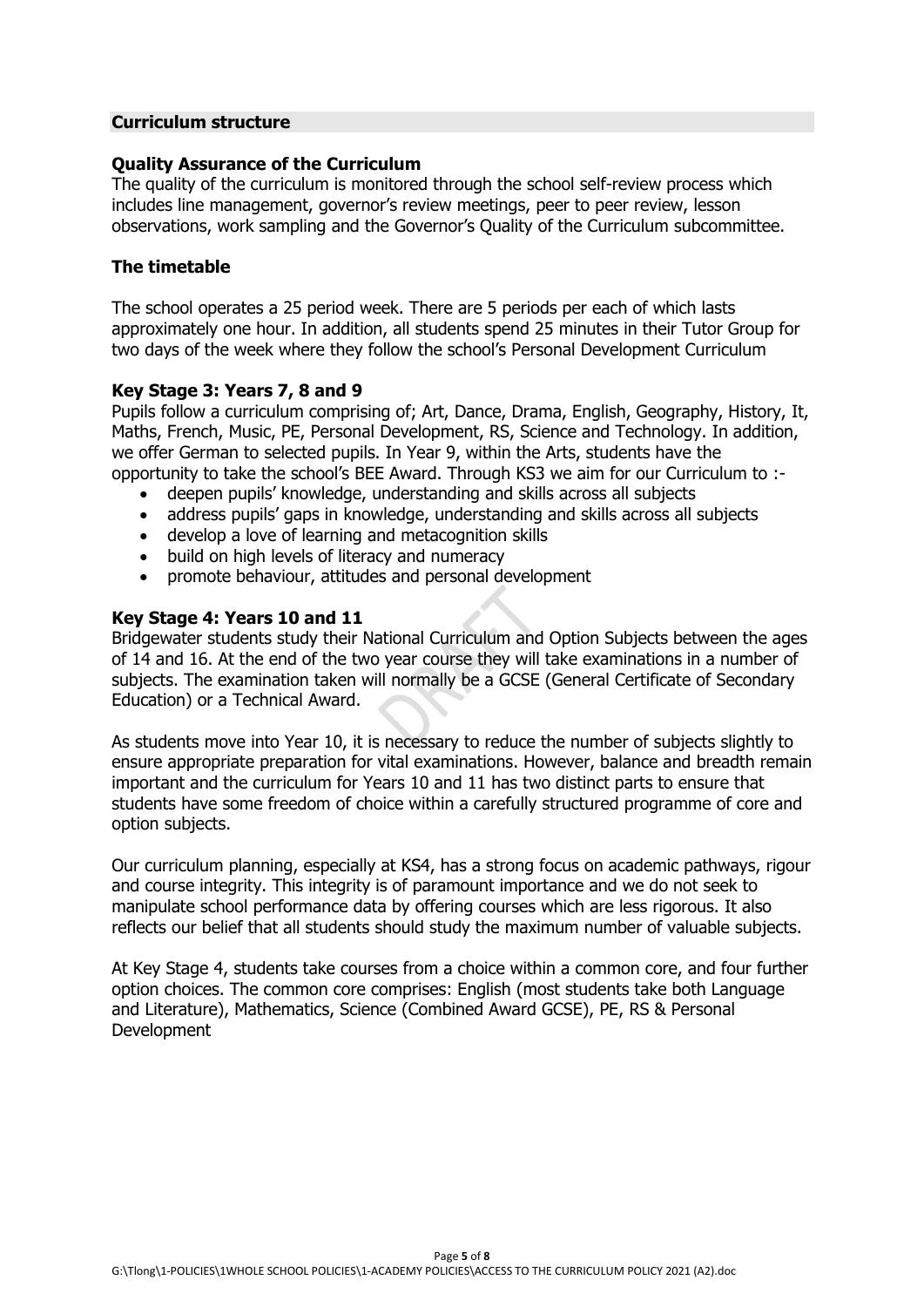They then make four further choices from a wide range of subjects. The option subjects available are Acting, Art, Business Studies, Computer Science, Dance, Food Preparation, Geography, German, French, Graphic Products, History, I Media, Music, Performing Arts, Product Design, Separate Sciences, Textiles, PE and It.

Most courses lead to GCSE examinations or their equivalent on the National Qualifications Framework. Alternative provision is made for students who require it.

|                | number         |            | number         |            | number         |
|----------------|----------------|------------|----------------|------------|----------------|
|                | οf             |            | οf             |            | οf             |
| V <sub>7</sub> | lessons        | <b>y8</b>  | lessons        | <b>v9</b>  | lessons        |
| english        | 7              | english    |                | english    |                |
| maths          | 8              | maths      | 8              | maths      | 8              |
| science        | 6              | science    | 6              | science    | 6              |
| history        | 3              | history    | 3              | history    | 3              |
| geography      | 3              | geography  | 3              | geography  | 3              |
| mfl            | 4#             | mfl        | 4#             | mfl        | $\overline{4}$ |
| ict            | $\overline{2}$ | ict        | 2              | ict        | 2              |
| pe             | 3              | pe         | 3              | pe         | 3              |
| rs             | 2              | rs         | 2              | rs         | 2              |
| technology     | 4              | technology | 4              | technology | $\overline{4}$ |
| art            | $\overline{2}$ | art        | フ              | epa        | 8              |
| drama          | 2#             | drama      | 2#             |            |                |
| dance          | 2#             | dance      | 2#             |            |                |
| music          | 2              | music      | $\overline{2}$ |            |                |

|         | number  |         | number  |
|---------|---------|---------|---------|
|         | of      |         | of      |
| y10     | lessons | y11     | lessons |
| english |         | english |         |
| maths   | 8       | maths   | 8       |
| science | 10      | science | 10      |
| pe      | 3       | pe      | 3       |
| rs      | 2       | rs      | 2       |
| a       | 5       | a       | 5       |
| h       | 5       | h       | 5       |
| c       | 5       | c       | 5       |
|         |         |         |         |

#### **Curriculum matters**

# **Mixed ability teaching, setting and differentiation**

On arrival in Year 7, all students are placed in mixed ability tutor groups. For the majority of subjects Year 7 pupils are taught in their tutor groups. There is setting in Maths, It, English, MFL and PE. We recognize that in all mixed ability classes, sets and broad banded groups, there is a wide range of ability. In addition, individual pupils have preferred learning styles. To take account of these differences and the range of ability in any class, all staff have a responsibility, when planning work, to meet the needs of all pupils. Appropriate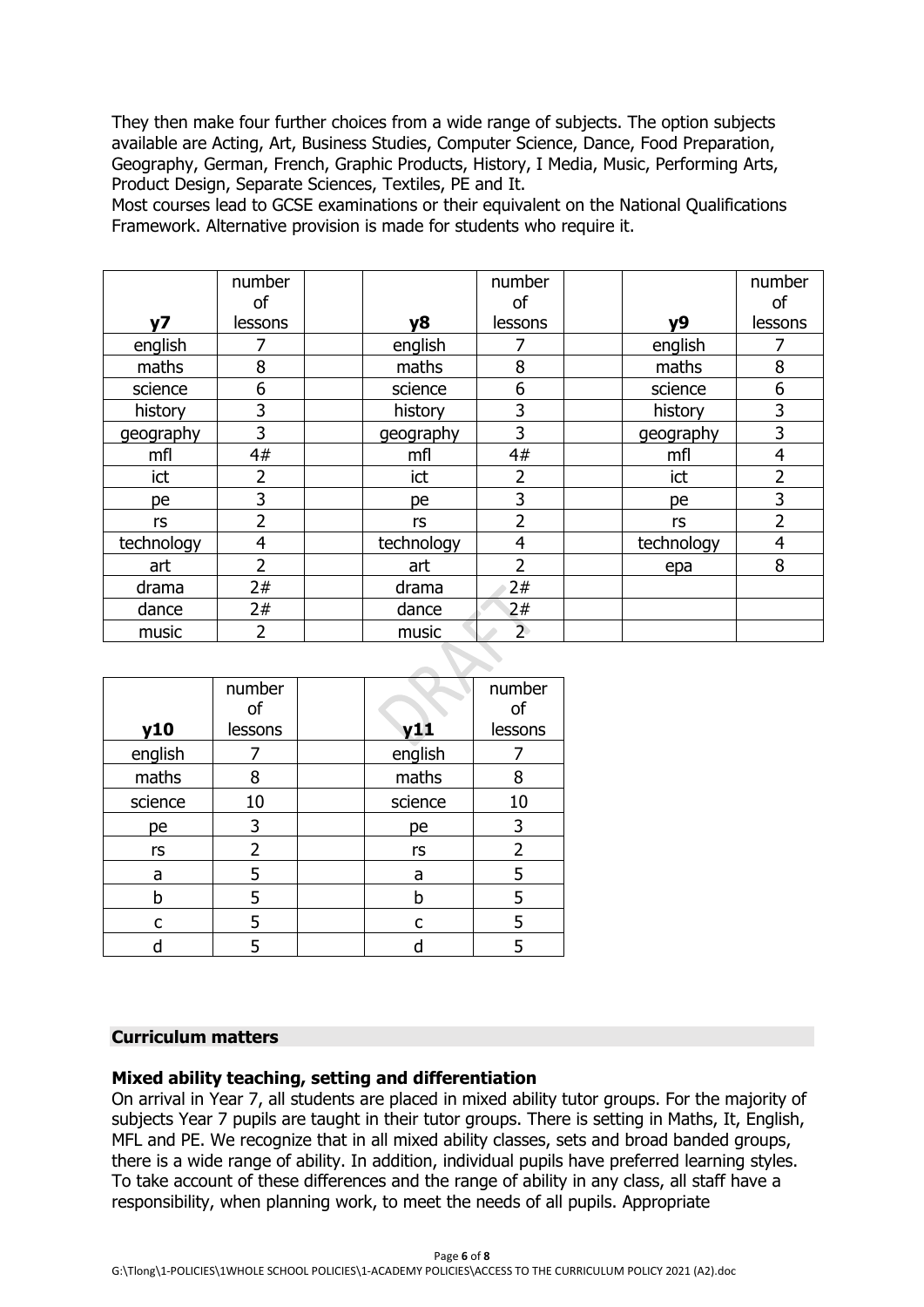differentiation could include adapting tasks, providing different resources, developing extension work, providing a variety of learning styles and environments, setting individual goals, giving different levels of support, and offering a variety of ways to demonstrate knowledge and understanding.

#### **Class sizes**

In Years  $7 - 9$ , the usual teaching group is around 26-30 students. In some subjects, for example where there are health and safety issues to consider (eg in Technology, PE), smaller groups may be created. Where setting exists, the norm is to create smaller groups for the least able students, so that more individual attention can be provided

In Years 10 and 11 English, Mathematics and PE use some form of setting. All other subjects are taught in mixed ability groups. Class sizes vary considerably depending on the subject and the set as appropriate. Where possible class sizes are kept below 30 and in many option subjects are around 20.

# **The learning environment**

The school is aware that a lively, purposeful and structured learning environment is essential in promoting high standards and good working practices. Displays of students' work, stimulus materials and appropriate resources are very important in setting standards and raising expectations. All departments are expected to emphasise good display in their areas and contribute to displays in public areas of the school. It is expected that classrooms are orderly environments where pupils can work effectively and in comfort, that adequate resources are provided and are accessible, and that students treat classrooms, workshops, study rooms and the resource centre with respect.

#### **Access to ICT**

The Lower Site has two designated computer rooms each containing 30 PCs. The Upper Site has four designated computer rooms each containing 30 PCs.

# **Schemes of work and lesson planning**

Each department is required to have schemes of work for all of its courses/programmes related, where appropriate, to the Bridgewater curriculum and or examination board requirements. These schemes of work are followed by all departmental staff and their delivery monitored by Curriculum Leaders. Schemes of work set out how the content of the course is structured, so that students' skills, knowledge and understanding are developed progressively, and how the teaching is organised. They support the delivery of the Curriculum map and the overall Roadmap for each subject. Schemes of work are structured to support pupils in knowing more and remembering more by curricular design. These schemes of work are supported by assessment strategies and methods for ensuring standardisation of expectation and assessment. Teachers plan individual lessons, or sequences of lessons, in different ways.

#### **Homework**

Bridgewater High School recognises the importance and value of homework as an extension of classwork, and a vehicle to practise skills, acquire new ones and develop good study habits. Homework is set through the website Show My Homework Students in Years 7, 8 and 9 should expect homework to be set once a week in most subjects. Homework can take a variety of forms including reading, research, planning, evaluating, revising and using online platforms such as Mathswatch and GCSE Pod as well as the more-familiar written work.